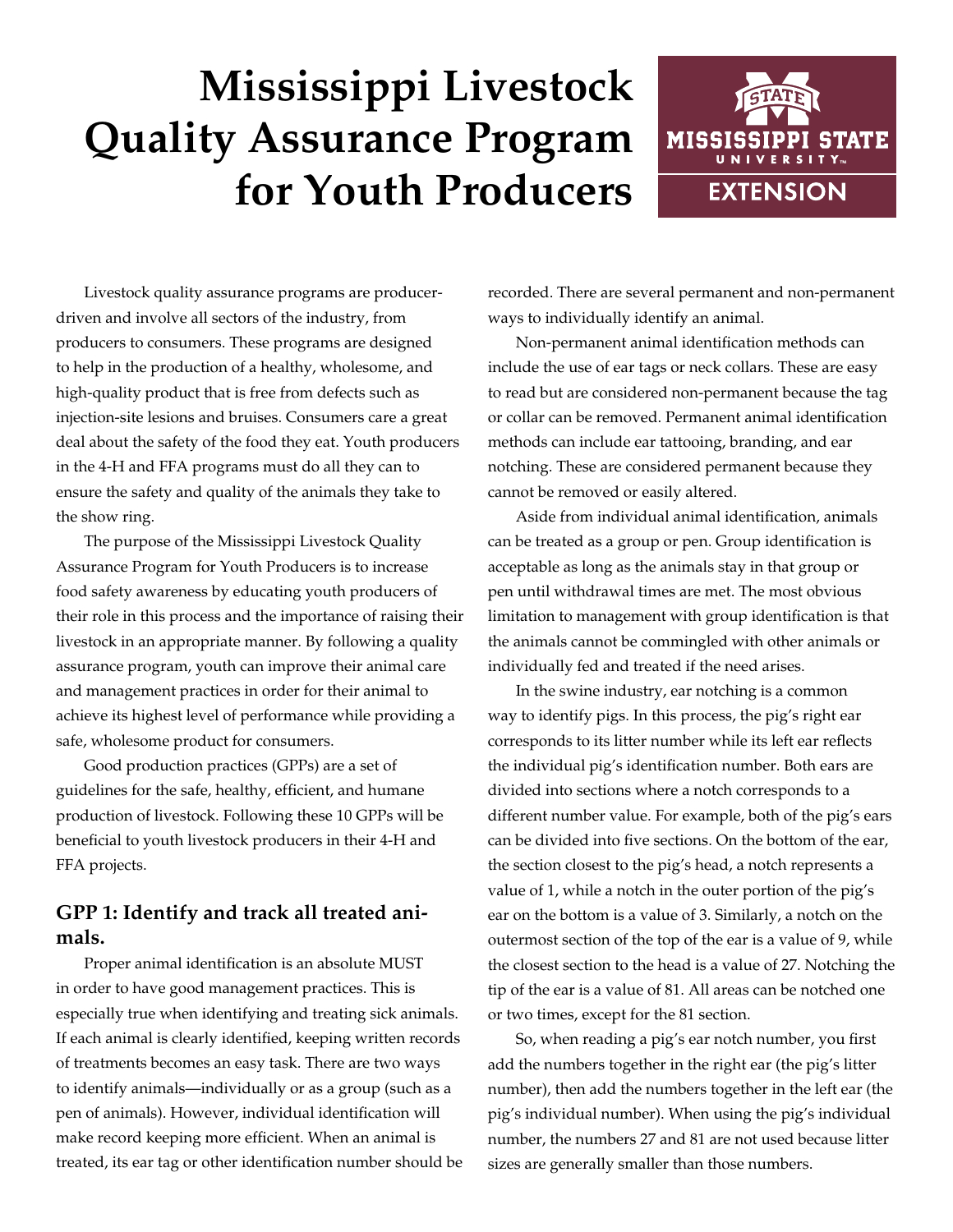#### **GPP 2: Maintain medication and treatment records.**

When a sick animal is treated, it is essential to maintain good medication and treatment records. The record-keeping system is simple: each time an animal is treated, record the date, the animal's identification number, the product used to treat the animal, the amount of the product administered, the product's lot number, how the product was administered, the person who gave the product, the withdrawal time of the product, and the withdrawal date based on the product administered.



Figure 1. Ear notching is a permanent form of individual pig identification. The pig's ear is divided into four quadrants, with each quadrant designed to correspond to a given value (Illustration A above). Up to two notches can be placed in each quadrant, except for the tip of the pig's ear, which corresponds to a value of 81. An example of ear notching is found in Illustration B. The pig's right ear corresponds to its litter number. The two notches in the lower quadrant, closest to the pig's head, correspond to a litter number of  $2(1+1=2)$ . The pig's left ear corresponds to its individual identification number. The single notch in the pig's lower ear, in the quadrant farthest from its head, corresponds to a value of 3, while the notch in the top portion of the ear, in the quadrant farthest from its head, corresponds to a value of 9. This means that this pig's individual number is  $12$  (3+9=12). Therefore, this pig is identified as 2-12.

Withdrawal time is the period required for the medication to be metabolized, or broken down, by the animal's body. These times have been determined and set based on research and governmental regulations. Observing withdrawal times that are listed on the drug label helps eliminate drug residues from ending up in the show ring or final product. When an injection is given, it is important to identify those animals as described in GPP 1.

As listed in the Drug Use Rule for the Mississippi State Fair and Dixie National Junior Round-Up, animals treated with any medication within 60 days before or during these shows must have a completed health record form that lists all products and treatments received, including withdrawal times for each product. All products used must be listed, including, but not limited to, over-the-counter medications, medicated feeds, dewormers, prescription medications, and extra-label drug use medications. These forms must be filled out and turned in when that animal is processed or accepted for entry at the Mississippi State Fair or Dixie National Junior Round-Up (see Forms 1061–1065; sample on next page).

## **GPP 3: Properly store, label, and account for all drug products and medicated feeds.**

All drugs will have their use and storage directions printed on the label. It is important to keep an inventory of all drugs used on the farm. Be sure to follow the directions on the drug label. If the directions are to store the medication in a refrigerator, you must store that drug in a refrigerator. "Use entire bottle" means the entire bottle must be used once it is opened and cannot be stored for later use. This is especially important because some drugs rapidly lose their effectiveness after they have been mixed or the seal has been broken.

Be sure to change needles frequently when using injectable animal health products. Always use needles that are clean, sharp, and the correct size for the animal and desired treatment. If the needle is dropped or damaged, dispose of it properly. Always check the needle for burrs. This is when the metal on the needle is chipped or raised off the surface and it is no longer smooth. If used, the chipped metal can cause irritation and increase the chance of infection.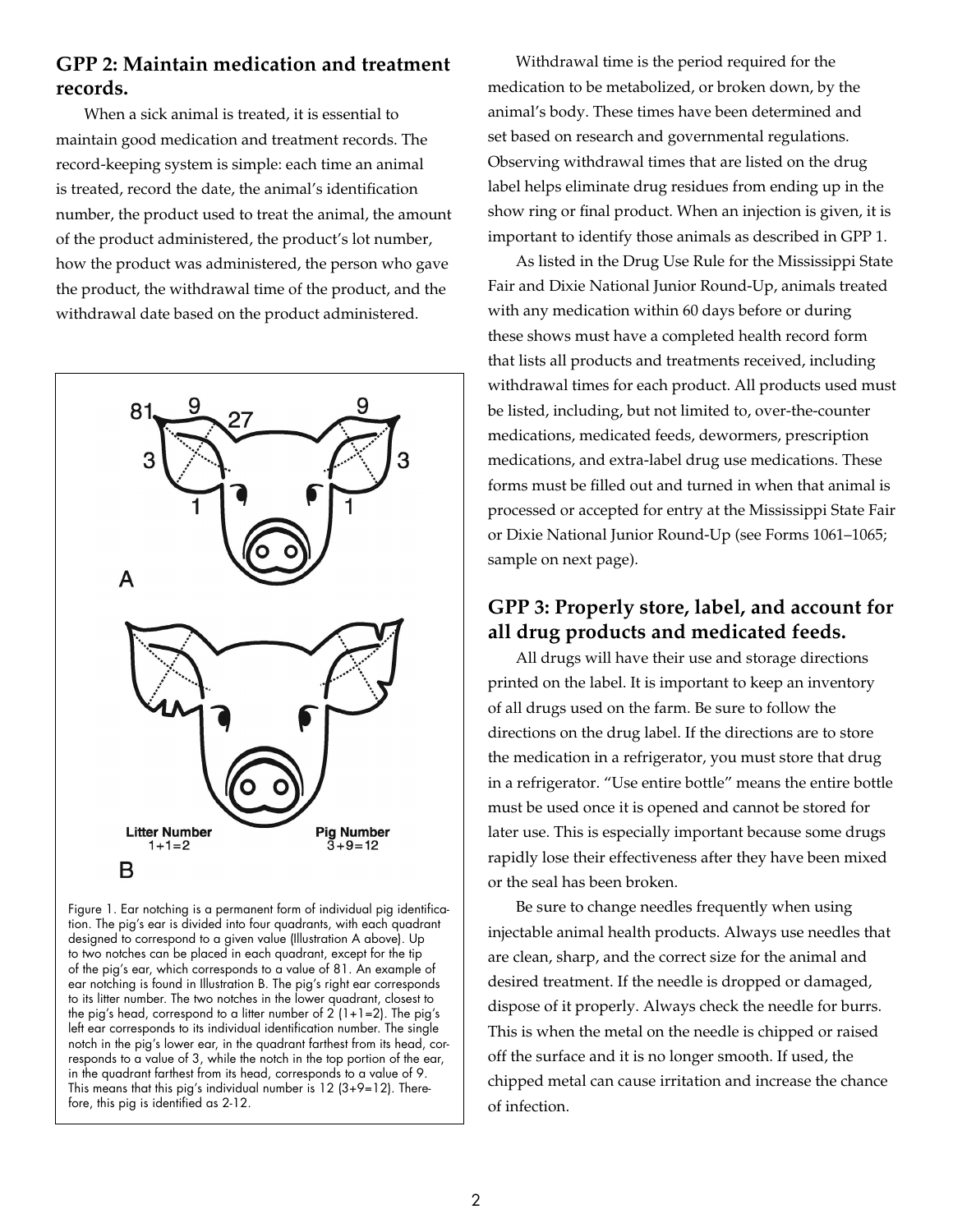#### **How to properly fill out a livestock exhibition health form How to properly fill out a livestock exhibition health form**

*Youth exhibitors should complete this section using their physical Youth exhibitors should complete this section using their home address. Up to three exhibitors from the same family may physical home address. Up to three exhibitors from the same be listed on one form. family may be listed on one form.*

| MISSISSIPPI STATE                                        |                     |                                                                                                      | <b>Exhibitor Information</b><br>Hrthur Hoggett<br>Name:<br>Address: 123 Rex Loune<br>nmpion.                       |                                                                                                     |                                                                  |                                                                                       |                                                                                                                                          |                                                                                                                                                                                                                             | <b>Quality Assurance</b><br>"Produce healthy and safe pork       |                                                                                                                                                                                                                                                                                                                                                                                                                                                          |  |
|----------------------------------------------------------|---------------------|------------------------------------------------------------------------------------------------------|--------------------------------------------------------------------------------------------------------------------|-----------------------------------------------------------------------------------------------------|------------------------------------------------------------------|---------------------------------------------------------------------------------------|------------------------------------------------------------------------------------------------------------------------------------------|-----------------------------------------------------------------------------------------------------------------------------------------------------------------------------------------------------------------------------|------------------------------------------------------------------|----------------------------------------------------------------------------------------------------------------------------------------------------------------------------------------------------------------------------------------------------------------------------------------------------------------------------------------------------------------------------------------------------------------------------------------------------------|--|
| UNIVERSITY_                                              |                     | County:                                                                                              |                                                                                                                    | iau                                                                                                 |                                                                  |                                                                                       |                                                                                                                                          |                                                                                                                                                                                                                             | products by being                                                |                                                                                                                                                                                                                                                                                                                                                                                                                                                          |  |
| Animal ID#                                               |                     | <b>Breed</b>                                                                                         |                                                                                                                    | Color                                                                                               |                                                                  |                                                                                       | This animal has not received any treatments or<br>medications, including medicated feeds, while<br>under my care unless specified below. |                                                                                                                                                                                                                             |                                                                  |                                                                                                                                                                                                                                                                                                                                                                                                                                                          |  |
|                                                          |                     | Chister                                                                                              |                                                                                                                    | u hite                                                                                              |                                                                  |                                                                                       | exhibitor's initials:<br>(check & initial)                                                                                               |                                                                                                                                                                                                                             |                                                                  |                                                                                                                                                                                                                                                                                                                                                                                                                                                          |  |
|                                                          |                     |                                                                                                      |                                                                                                                    |                                                                                                     | M                                                                |                                                                                       | exhibitor's initials:<br>exhibitor's initials:                                                                                           |                                                                                                                                                                                                                             |                                                                  |                                                                                                                                                                                                                                                                                                                                                                                                                                                          |  |
|                                                          |                     |                                                                                                      |                                                                                                                    |                                                                                                     | $\mathcal{M}_{\mathcal{A}}$                                      |                                                                                       |                                                                                                                                          |                                                                                                                                                                                                                             |                                                                  |                                                                                                                                                                                                                                                                                                                                                                                                                                                          |  |
|                                                          |                     |                                                                                                      |                                                                                                                    |                                                                                                     |                                                                  |                                                                                       | exhibitor's initials:                                                                                                                    |                                                                                                                                                                                                                             |                                                                  |                                                                                                                                                                                                                                                                                                                                                                                                                                                          |  |
|                                                          |                     |                                                                                                      |                                                                                                                    |                                                                                                     |                                                                  |                                                                                       |                                                                                                                                          |                                                                                                                                                                                                                             |                                                                  |                                                                                                                                                                                                                                                                                                                                                                                                                                                          |  |
|                                                          |                     |                                                                                                      |                                                                                                                    |                                                                                                     |                                                                  |                                                                                       | exhibitor's initials:                                                                                                                    |                                                                                                                                                                                                                             |                                                                  |                                                                                                                                                                                                                                                                                                                                                                                                                                                          |  |
| (may specify<br><b>Treatment</b><br>Given<br>dewormers)  |                     |                                                                                                      |                                                                                                                    | Amount<br>Given                                                                                     |                                                                  | Route of<br>Admin.                                                                    |                                                                                                                                          |                                                                                                                                                                                                                             | Time<br>(Days<br>instructed)                                     | Complete<br>(Date)                                                                                                                                                                                                                                                                                                                                                                                                                                       |  |
|                                                          |                     |                                                                                                      |                                                                                                                    |                                                                                                     |                                                                  |                                                                                       |                                                                                                                                          |                                                                                                                                                                                                                             |                                                                  |                                                                                                                                                                                                                                                                                                                                                                                                                                                          |  |
|                                                          |                     |                                                                                                      |                                                                                                                    |                                                                                                     |                                                                  |                                                                                       |                                                                                                                                          |                                                                                                                                                                                                                             |                                                                  |                                                                                                                                                                                                                                                                                                                                                                                                                                                          |  |
|                                                          |                     |                                                                                                      |                                                                                                                    |                                                                                                     |                                                                  |                                                                                       |                                                                                                                                          |                                                                                                                                                                                                                             |                                                                  |                                                                                                                                                                                                                                                                                                                                                                                                                                                          |  |
|                                                          |                     |                                                                                                      |                                                                                                                    |                                                                                                     |                                                                  |                                                                                       |                                                                                                                                          |                                                                                                                                                                                                                             |                                                                  |                                                                                                                                                                                                                                                                                                                                                                                                                                                          |  |
| Animal ID#<br>(or specify "all")<br>$(From - To)$<br>all |                     |                                                                                                      |                                                                                                                    | Time<br>(Days)                                                                                      |                                                                  | Complete<br>(Date)                                                                    |                                                                                                                                          | Give subcutaneous (Sub-O)<br>injections and intramuscular<br>(IM) injections in the neck, in                                                                                                                                |                                                                  |                                                                                                                                                                                                                                                                                                                                                                                                                                                          |  |
|                                                          |                     |                                                                                                      |                                                                                                                    |                                                                                                     |                                                                  |                                                                                       |                                                                                                                                          | front of the shoulder. If label indi-<br>cates a choice, use Sub-Q (under the<br>skin) injections.                                                                                                                          |                                                                  |                                                                                                                                                                                                                                                                                                                                                                                                                                                          |  |
|                                                          |                     |                                                                                                      |                                                                                                                    |                                                                                                     |                                                                  |                                                                                       |                                                                                                                                          |                                                                                                                                                                                                                             |                                                                  | <b>NEVER</b><br>inject into                                                                                                                                                                                                                                                                                                                                                                                                                              |  |
| Youth Signature:<br>Parent Signature:                    |                     |                                                                                                      |                                                                                                                    | Date:                                                                                               |                                                                  |                                                                                       |                                                                                                                                          |                                                                                                                                                                                                                             |                                                                  | the ham or<br>loin area.                                                                                                                                                                                                                                                                                                                                                                                                                                 |  |
|                                                          | <b>Date</b><br>6/26 | <b>EXTENSION SERVICE</b><br>$MS$ -bred ID#<br>(ear tag)<br>Dates Fed<br>Vzol <sub>12</sub><br>arthur | Condition<br>Being<br><b>Treated</b><br>Scours<br>Scrouts<br>OUS<br>ments these animals received while in my care. | Vaccine.<br>Dewormer<br>neomucin<br>Medication<br>(Type/amount<br>added to feed)<br>Horn<br>Hoggett | vhite<br>Medication.<br>5m<br>Sml<br>resorucir<br>$0$ mucin<br>6 | 4-H Agent/FFA Advisor: Ferd<br>$\mathcal{M}_{\mathcal{A}}$<br>Withdrawal<br>Date: $9$ | <b>Sex</b><br><b>Treatment Administered</b>                                                                                              | Withdrawal<br>9/20/17<br>I certify that I cared for this animal, it was not fed any "prohibited" mammalian protein (i.e.,<br>meat & bone meal), per FDA regulation. CFR Title 21, and I have listed ALL products and treat- | exhibitor's initials:<br>Name<br>(Person<br>giving<br>treatment) | a knowledgeable and<br>responsible producer"<br>Animal Information Up to 6 animals in the same show exhibited by the same exhibitor may be listed on this form.<br>Treatment Information Document ALL treatments, medications, vaccinations and dewormers and their withdrawal times.<br>Withdrawal Withdrawal <br>3d<br>2d<br>31<br>Medicated Feeds Document ALL medicated feeds and withdrawal times. Extra-label use of feed additives is prohibited. |  |

*Both the youth exhibitor and the parent/legal guardian Both the youth exhibitor and the parent/legal guardian must sign this section as an affidavit that all treatments must sign this section as an affidavit that all treatments have been listed and that no prohibited materials have have been listed and that no prohibited materials have been fed to the animal while under their care. Any been fed to the animal while under their care. Any treatments administered AFTER this affidavit is signed treatments administered AFTER this affidavit is signed must be listed on this or another attached form with must be listed on this or another attached form with appropriate withdrawal dates listed. appropriate withdrawal dates listed.*

*If the animal has not If the animal has received any not received any treatments, this box treatments, this box should be checked should be checked and initialed by the and initialed by the exhibitor. If this box exhibitor. If this box is NOT checked, the is NOT checked, animal should be the animal should listed under the be listed under Treatment the Treatment Information or Information or Medicated Feeds Medicated Feeds section. section.*

*ALL treatments, ALL treatments, medications, medications, vaccinations, and vaccinations, and dewormers that dewormers that have been given to have been given the animal in under the exhibitor's the last 60 days care must be listed must be listed here, here, even if there even if there are no are no withdrawal withdrawal times times or the withdrawal times or the withdrawal have passed. times have passed.*

*The withdrawal time The withdrawal is the period of time time is the period from the last of time from the*   $last$  treatment until *animal can be the animal can marketed for be marketed for harvest. harvest.*

*All animals to be All animals to be shown by the same shown by the same exhibitor or family exhibitor or family must be listed. All must be listed. All individual identifying individual identifying numbers should be numbers should be listed. Animal names listed. Animal names are not acceptable. are not acceptable.*

*ALL treatments ALL treatments administered must administered must be listed here. "All" be listed here. "All" can be specified, and can be specified, animals do not have and animals do not to be listed have to be listed individually, if all individually, if all animals were treated animals were treated with the same with the same treatment and dose. treatment and dose.*

*All medicated feeds, All medicated including feeds feeds, including containing antibiotics feeds containing or growth-promoting antibiotics or compounds, must be growth-promoting listed here, even if compounds, must there are no be listed here, even withdrawal times or if there are no the withdrawal times withdrawal times have passed. or the withdrawal times have passed.*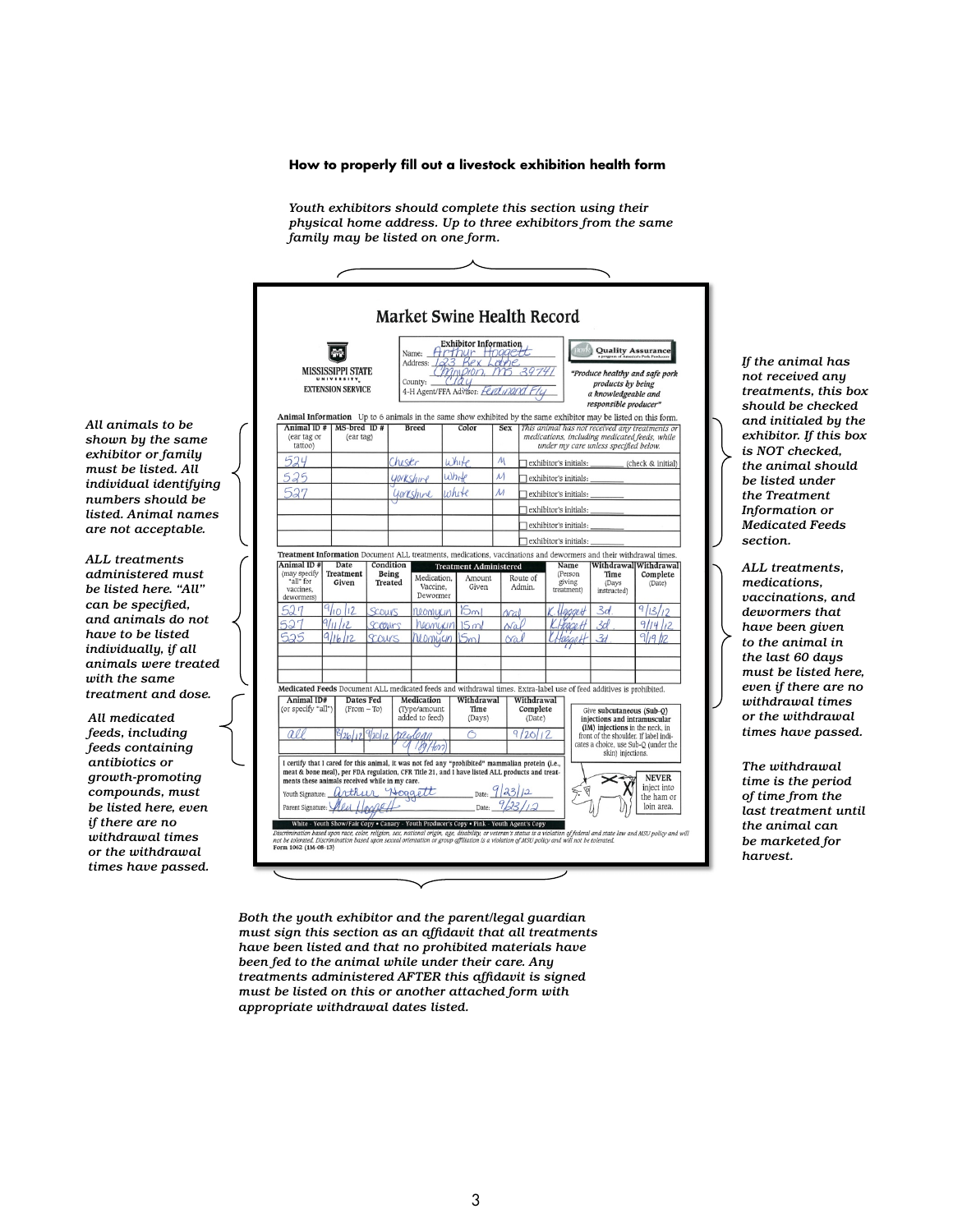## **GPP 4: Obtain and use veterinary prescription drugs through a licensed veterinarian based on a valid veterinarian-client-patient relationship.**

Having a good working relationship with your veterinarian will allow him or her to advise and guide you in using medications appropriate for your livestock project. Through this relationship, the veterinarian gains a working knowledge of your livestock care and management practices. In such instances, your veterinarian can make medical judgments to assist with withdrawal times and develop a record-keeping system and provide "extra-label" drug use when deemed necessary.

There are two classes of drugs: over-the-counter (OTC) and prescription (Rx). Over-the-counter drugs can be purchased at veterinary clinics, feed stores, or animal health supply stores. Prescription drugs are only available from a veterinarian or pharmacist.

Over-the-counter drug labels will have printed instructions on dosage, administration, withdrawal times, and handling/storage of the product. Typically, when a veterinarian prescribes a drug, printed instructions will accompany it to describe usage of the drug, dosage, administration, and withdrawal times for that drug. Only a veterinarian can prescribe an Rx drug to be used on an animal. The labels of prescription drugs have the words "CAUTION" and "Federal law restricts to use by or on the order of a licensed veterinarian."

There are three types of drug use: labeled use, off-label use, and extra-label use. Labeled drug use involves using the drug exactly as it is specified on the label. Off-label drug use is when the producer uses drugs in a manner other than what is stated on the label, without veterinary guidance. This is illegal! Extra-label drug use is when the veterinarian prescribes a drug to be used in a manner other than what is on the label. This is legal and is often used when a good veterinarian-client-patient relationship exists. For some species, such as goats, there are not many approved animal health products, and often a veterinarian may prescribe an extra-label use of a drug given the goat's condition. Medicated feed may only be used as directed on the label—extra-label use of medicated feed is illegal.

Remember, for a drug to be used "extra label," it must be prescribed by a veterinarian. A drug may become "extra label" for several reasons:

- 1. Your veterinarian may tell you to give your animal more medicine than the label requirements.
- 2. Your veterinarian may tell you to give your animal medicine more frequently than the label requirements.
- 3. Your veterinarian may tell you to stop giving the drug after a certain period of time.
- 4. Your veterinarian may prescribe a treatment for a disease other than those stated on the label.
- 5. Your veterinarian may prescribe a drug for your animal that is not labeled for use in that species. This is only done if it is a logical choice and if label use of an approved drug is not available.

## **GPP 5: Educate all family members about treating animals, proper administration of products, and general care of livestock.**

Many people have a role in helping youth with their livestock projects. It is important that those involved with the projects have an understanding of how to properly handle animals, treat them, record what was done to them, and carry out routine procedures for feeding and caring for them. While these may seem to be simple concepts, it is critical that those assisting with the livestock project have a clear understanding of these expectations.

A routine technique that should be mastered is the administration of injections. (See Figure 2, next page.) The route of administration for most drugs will be either intramuscular (into the muscle) or subcutaneous (under the skin) injections. Injection sites should be clean and dry.

Intramuscular injections should be given into the muscle in front of the shoulder. They should never be given in the loin, top butt, or top of the round where the more valuable cuts of meat are found.

Subcutaneous injections should be given ahead of the point of the shoulder using the tenting technique. This technique involves using one hand to lift the skin and the other hand to inject the product under the lifted skin. For this type of injection, a shorter needle should be used. It is important to keep injection sites at least 4 inches apart. Do not administer more than 10cc of a product into any one site. If a product must be given several times over a period of a few days, vary the injection sites.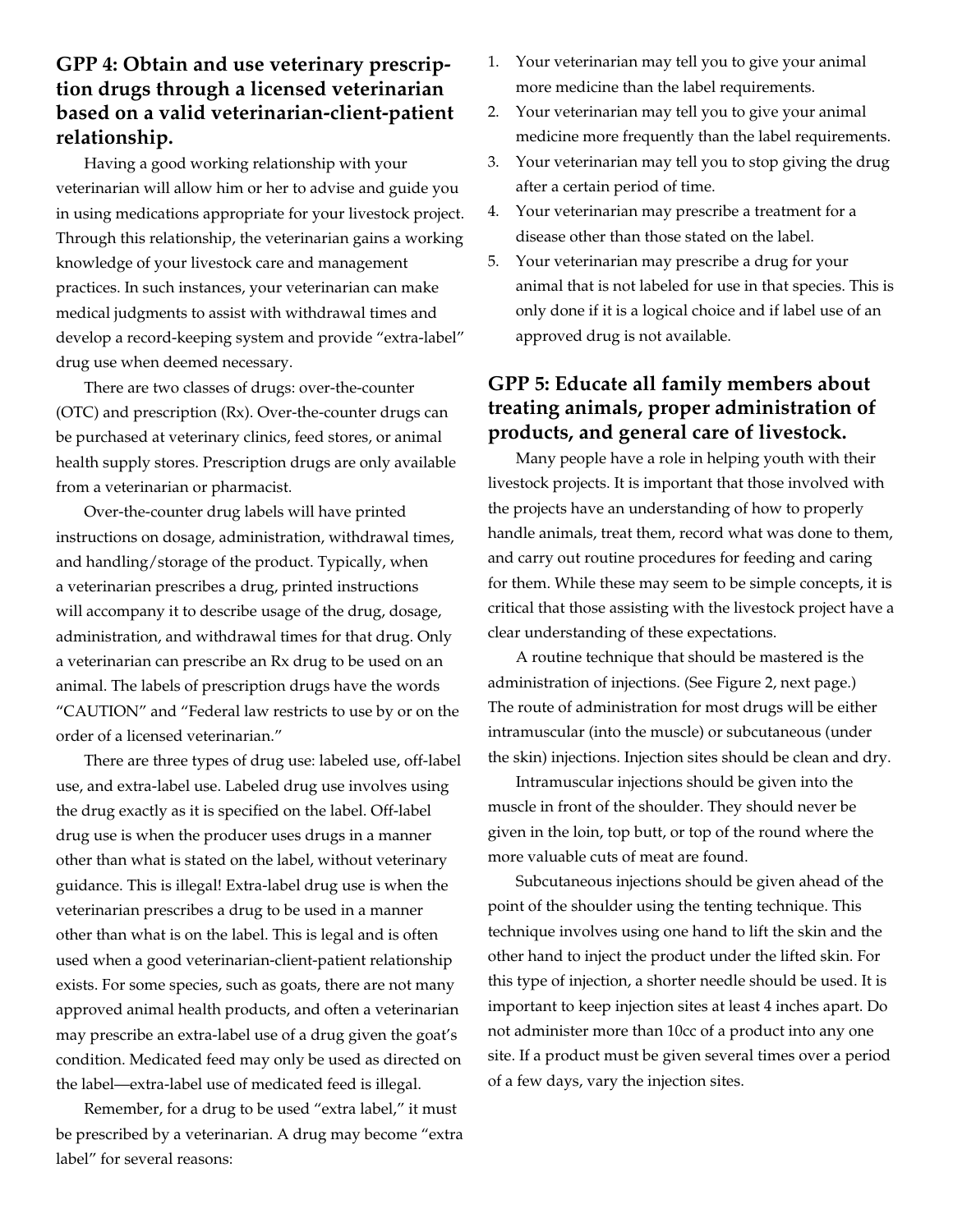

Figure 2. Give injections in the injection zone triangle in the neck (Figure 2A). The corners of the triangle correspond to the A) slope of shoulder; B) nuchal ligament (or about 3 inches below top of neck); and C) vertebrae. All subcutaneous and intramuscular injections must be given in the triangle area in front of the slope of the shoulder (Figure 2B). Tent skin for all subcutaneous injections (Figure 2C). Be sure to space injections at least 4 inches apart, if multiple injections are given to an animal.

#### **GPP 6: Establish an efficient and effective herd health management plan.**

A herd health plan can be detailed or simple. Some farms may have a standard operating procedure (SOP) so that the farm has a plan and guidelines to follow when problems arise. Youth producers should consult with a veterinarian about herd health disease problems and record-keeping systems. If you or your veterinarian recognizes specific disease problems, they can be addressed in the plan. Prevention and control of potential disease outbreaks is often cheaper than treating sick animals. Plus, livestock are healthier and more robust when on a health program.

Being committed to maintaining biosecurity is important in youth livestock production. Biosecurity is the practice of preventing the spread of infectious disease among your animals or from other herds to yours. A biosecurity program protects animal welfare and costs less than treating sick animals.

One area to consider in a biosecurity plan is isolation of sick animals. You know that everyone gets sick from time to time. What do you do if a child gets sick at school? Often they are taken to a doctor for treatment and are told to stay away from school for a day or so. The same situation applies to your animals: they should be isolated from other animals to prevent the spread of illness.

Traffic control is another biosecurity matter. Disease may be introduced into your animals by vehicles, visitors, or other animals (including pets). That is why people traveling from foreign countries are not allowed to visit farms in the United States for a certain period of time. Another biosecurity concern could be veterinarians or animal health-care salespeople. If these people visit a farm to look at animals, they must use a disinfectant wash to clean their boots and shoes before they visit another farm.

Sanitation is another component of a biosecurity program. When working animals, always tend to the healthy before the sick and avoid using common equipment between healthy and sick animals. Take appropriate measures to secure feed and health-care products away from rodents and other animals that may contaminate these supplies.

Remember that your overall management practices influence biosecurity issues. Prevent cross-contamination of water, manure, feed, or equipment between healthy and sick animals. Routinely clean and disinfect equipment. Carefully inspect new animals and isolate them when they arrive on your farm. Make sure they have been through an animal health-care plan and meet your standards before introducing them into your herd. Frequently observe your animals for signs of not feeling well and possible sickness. Know what normal behavior in your animals is so you will be able to recognize problems. These practices will help prevent introduction and spread of disease among your livestock project animals.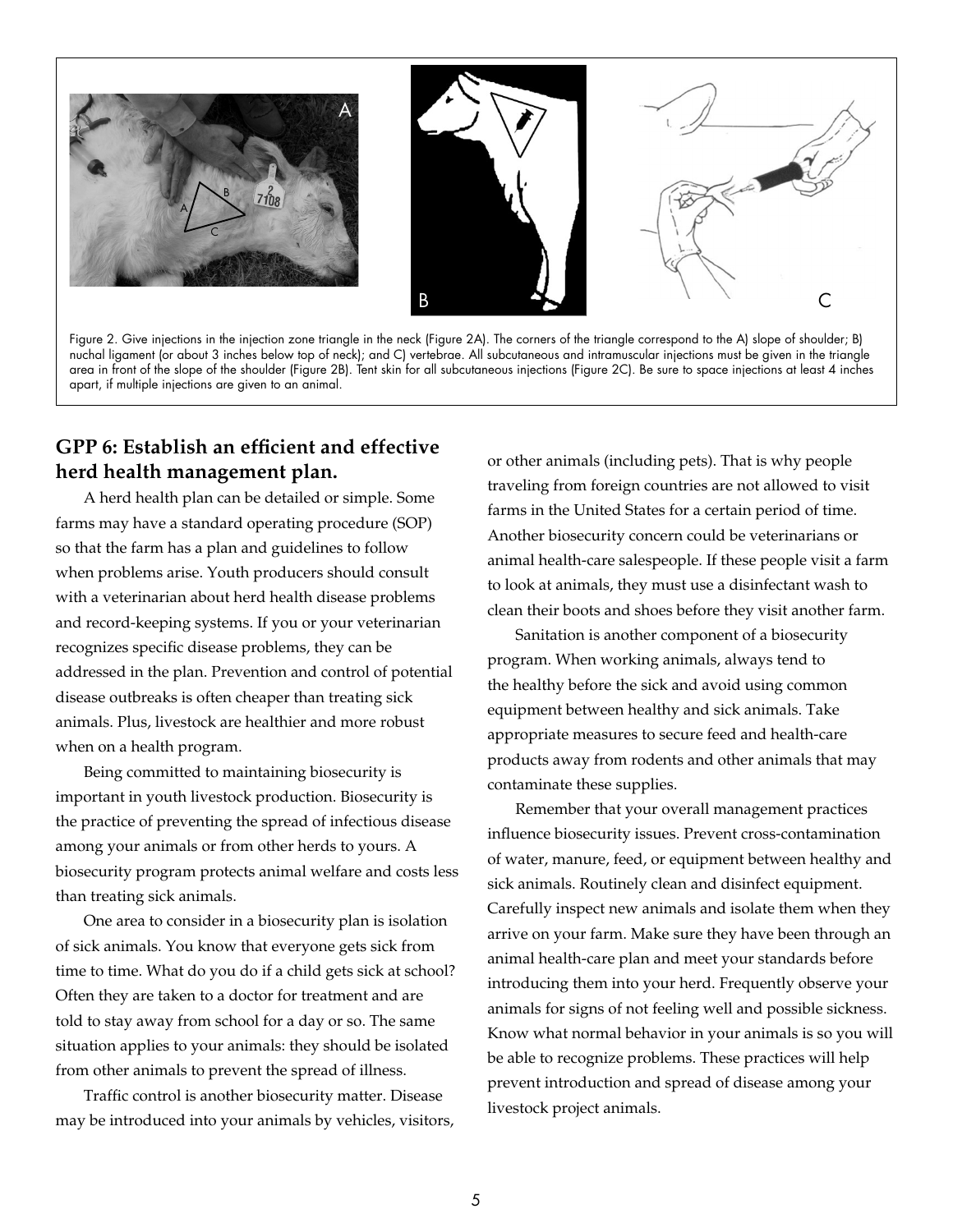#### **GPP 7: Provide proper animal care to improve animal well-being.**

In the 4-H/FFA Livestock Project, you are responsible for living animals that are dependent on you for everything. This means that you must do the following things for the well-being of your animals.

- 1. Keep water tubs and feed pans clean, and provide your animals with fresh feed and water.
- 2. Give your animals adequate shelter from the elements. Eliminate drafts and damp areas. You must provide shade access for the hot summer months and a place for them to get out of the weather when it turns cold.
- 3. Observe the animals daily for signs of illness. Look for snotty noses, not finishing feed, not drinking water, or other indications that they do not feel well. Know what is normal!
- 4. Always handle animals calmly and humanely. Do not use electric prods, buzzers, or other items to move your animals. This helps prevent bruising, which will ultimately lower the value of the animal.
- 5. Minimize animal stress during handling and transport. If it is hot, try to work with or transport your animals in the cooler times of the day. Also, you can rinse your animals off to keep them cooler.

## **GPP 8: Follow appropriate on-farm feeding procedures.**

Practice good housekeeping with feed equipment and storage facilities so that they stay clean to help prevent contamination. Make sure all of your feeding equipment is safe to use. Dirty equipment (feed buckets or troughs, scoops, storage bins, etc.) can cause contamination of the next batch of feed.

Keep your work and storage areas clean and organized. If you use a medicated feed, separate it from other feeds to prevent the chance of medicated feeds being fed to the wrong animals. Also keep animal health products away from feed and store them as indicated on the product label.

Use a good labeling system to easily distinguish between various types of feedstuffs, drugs, pesticides, or other products you may use on a regular basis. This simply helps avoid confusion and prevents feeding restricted products to the wrong animals.

If you use medicated feeds, this information needs to be kept for each animal. Add feed and animal health supplies to your inventory as they arrive. Keep up with the lot number of each product and other vital information. It is recommended that you keep these records for a year, even after that feed or product has been used.

## **GPP 9: Regularly review and update the youth quality assurance program.**

It is important to keep up with new practices adopted by the sector of the livestock industry with which you are involved. Evaluate your GPPs to ensure that they are being met on a consistent basis, and make needed adjustments. Make sure that all animals and individuals involved with the youth livestock project go through this process. Be confident that you are producing quality livestock. It takes a lot of time, dedication, responsibility, and hard work to be successful in livestock projects. You should be proud of the achievements you make. Keep working hard!

## **GPP 10: Make ethical decisions regarding your livestock projects.**

The six pillars of character for youth producers are designed to promote ethics and improve the welfare of animals. These characteristics instill traits in youth that will serve them throughout their lives. These six pillars of character are trustworthiness, respect, responsibility, fairness, caring, and citizenship.

#### *Characteristic 1: Trustworthiness*

Trustworthiness means that you are loyal and honest, and you keep your promises. With specific regard to your livestock project, trustworthiness means that you feed, water, and care for your animals daily; read labels and adhere to withdrawal times on drugs or other animal health-care products; use only approved drugs as a GPP and consult with your veterinarian about proper medical care and treatment options; and abide by show rules and regulations.

#### *Characteristic 2: Respect*

Being respectful of your animals means that you always handle and treat them humanely. You must recognize that your animals depend on you. This means you must provide fresh feed and water to them daily,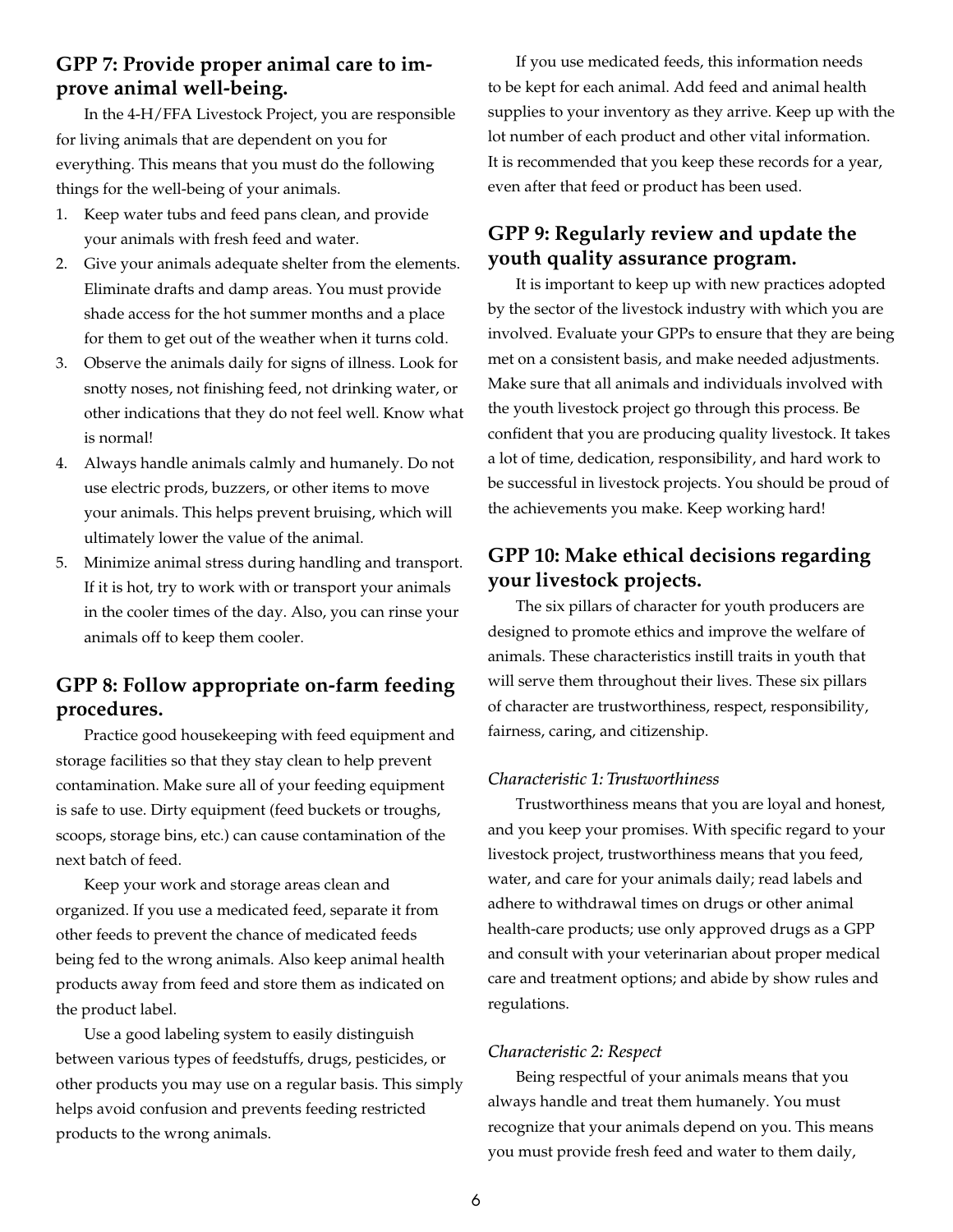provide adequate shelter and housing, clean pens and stalls, and observe them for general health. You should also be respectful of people, learning to tolerate differences and being considerate of their opinions and actions.

#### *Characteristic 3: Responsibility*

Being a responsible youth producer involves dedicating time to your livestock project. You will inevitably encounter some hardships along the road with your animal, so you should persevere through those times. You are also accountable for what is done to your animal and the decisions that are made.

Being a responsible person means that you will do what you are supposed to do. You should always do your best and keep on trying to work with your animal, even when you become frustrated. You are responsible for the daily care of your animal, even when things are busy with school and other activities. This does not mean that you cannot have help from, and depend on, family members or others who are familiar with your operation and understand the GPPs of your livestock projects.

Another characteristic of a responsible youth producer is that he or she only uses approved feeds and health products in the care of his or her animals.

#### *Characteristic 4: Fairness*

Fairness in the youth livestock project includes applying and following appropriate rules and standards when caring for your animals. This means that you should use only approved feeds and drugs to care for and treat your animals. Also, when preparing your animals for a show, be sure to follow the fitting and grooming practices that are outlined in the rules and regulations for that show.

#### *Characteristic 5: Caring*

As a youth producer, you should promote the wellbeing of the people you interact with on a daily basis, as well as the health and well-being of your animals. This means you must provide for the daily nutrition, housing, and health of your animals. You should care for and treat your animals humanely at all times.

#### *Characteristic 6: Citizenship*

Citizenship means that you work to make your home, your community, and your country better. You should take an active role in helping others in your school, church, and neighborhood who are less fortunate than you. Consider helping the elderly who are in a nursing home. This has a big impact on these people, and they appreciate efforts that you make on their behalf.

Citizenship also means that you accept instruction from your elders. It is likely they have been in situations similar to the ones that you are facing or will face with your animal projects and in your everyday life. Their wisdom and advice may help you. It is also important to teach younger exhibitors lessons that you have learned with your animal projects. This can be accomplished by reaching out to the younger people or those new to the livestock project that need some help and direction.

Now that you have read through this publication, you should have a better understanding of the purpose of this training: to increase food safety awareness by educating youth producers about where they fit in this process and the importance of raising their livestock in an appropriate manner. By following a quality assurance program, you can improve your animal care and management practices to allow your animals to achieve their highest level of performance while providing a safe, wholesome product for consumers.